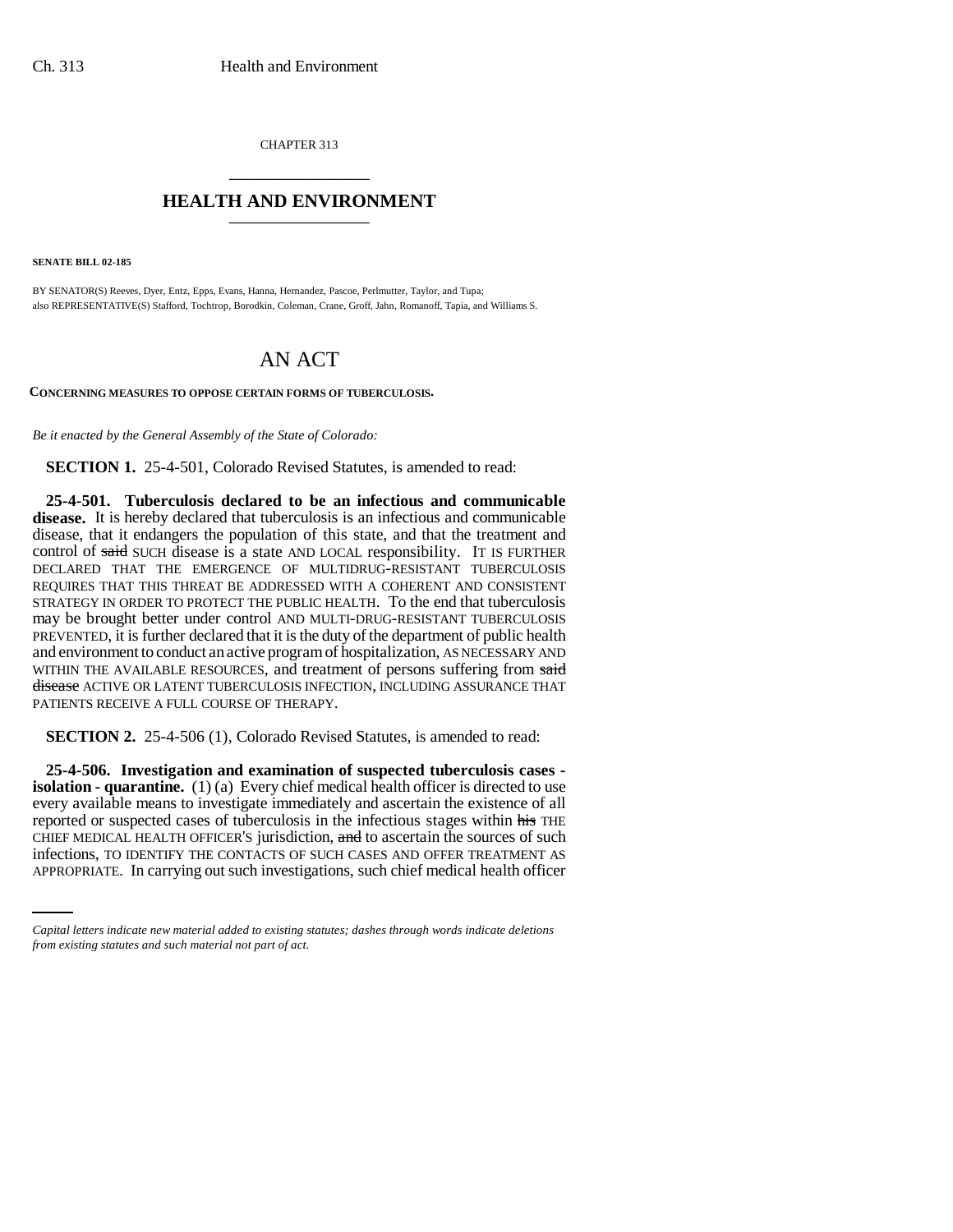Health and Environment Ch. 313

is invested with full powers of inspection, examination, and quarantine or isolation of all persons known to be infected with tuberculosis in an infectious stage and is directed to make or cause to be made such examinations as are deemed necessary of persons who, on reasonable grounds, are suspected of having tuberculosis in an infectious stage and to isolate or isolate and quarantine such persons whenever he deems it necessary for the protection of the public health.

(b) A CHIEF MEDICAL HEALTH OFFICER MAY CONDUCT SCREENING PROGRAMS OF POPULATIONS WHO ARE AT INCREASED RISK OF DEVELOPING TUBERCULOSIS OR HAVING LATENT TUBERCULOSIS INFECTION, AS DEFINED BY THE CENTERS FOR DISEASE CONTROL AND PREVENTION, AND OFFER TREATMENT AS APPROPRIATE. SUCH SCREENING PROGRAMS SHALL NOT BE IMPLEMENTED WITHOUT THE APPROVAL OF THE STATE CHIEF MEDICAL HEALTH OFFICER.

**SECTION 3.** 25-4-507, Colorado Revised Statutes, is amended BY THE ADDITION OF A NEW SUBSECTION to read:

**25-4-507. Quarantine or isolation order.** (3) IN A CASE OF A PATIENT WITH MULTIDRUG-RESISTANT TUBERCULOSIS, THE CHIEF MEDICAL HEALTH OFFICER MAY ISSUE A QUARANTINE OR ISOLATION ORDER TO SUCH PATIENT IF IT IS DETERMINED THAT THE PATIENT HAS CEASED TAKING PRESCRIBED MEDICATIONS AGAINST MEDICAL ADVICE. SUCH ORDER MAY BE ISSUED EVEN IF THE PATIENT IS NO LONGER CONTAGIOUS SO LONG AS THE PATIENT HAS NOT COMPLETED AN ENTIRE COURSE OF THERAPY.

**SECTION 4.** 25-4-511 (2) (a) and (2) (b), Colorado Revised Statutes, are amended to read:

**25-4-511. Duties of the state board of health and the department of public health and environment.** (2) The executive director of the department of public health and environment, with respect to the tuberculosis program provided for in section 25-4-501, shall:

(a) Direct any program of investigation and examination of suspected tuberculosis cases, INCLUDING PERSONS WHO HAVE HAD CONTACT WITH A PERSON WHO IS A SUSPECTED TUBERCULOSIS CASE, and the administration of antituberculosis chemotherapy OR THE TREATMENT OF A LATENT TUBERCULOSIS INFECTION on an outpatient basis where appropriate;

(b) Make the necessary contractual arrangements with hospitals or sanitariums within this state for the care and treatment of PATIENTS WITH EITHER DRUG-SUSCEPTIBLE OR DRUG-RESISTANT tuberculosis patients AS NECESSARY AND IF RESOURCES PERMIT;

**SECTION 5.** 25-4-512, Colorado Revised Statutes, is amended to read:

**25-4-512. Residency requirement.** (1) Eligibility of persons applying for hospitalization assistance under this part 5 shall be limited to persons having WHO:

(a) HAVE actually resided, as distinguished from legal residence, in the state for one or more years immediately preceding the date of application; or